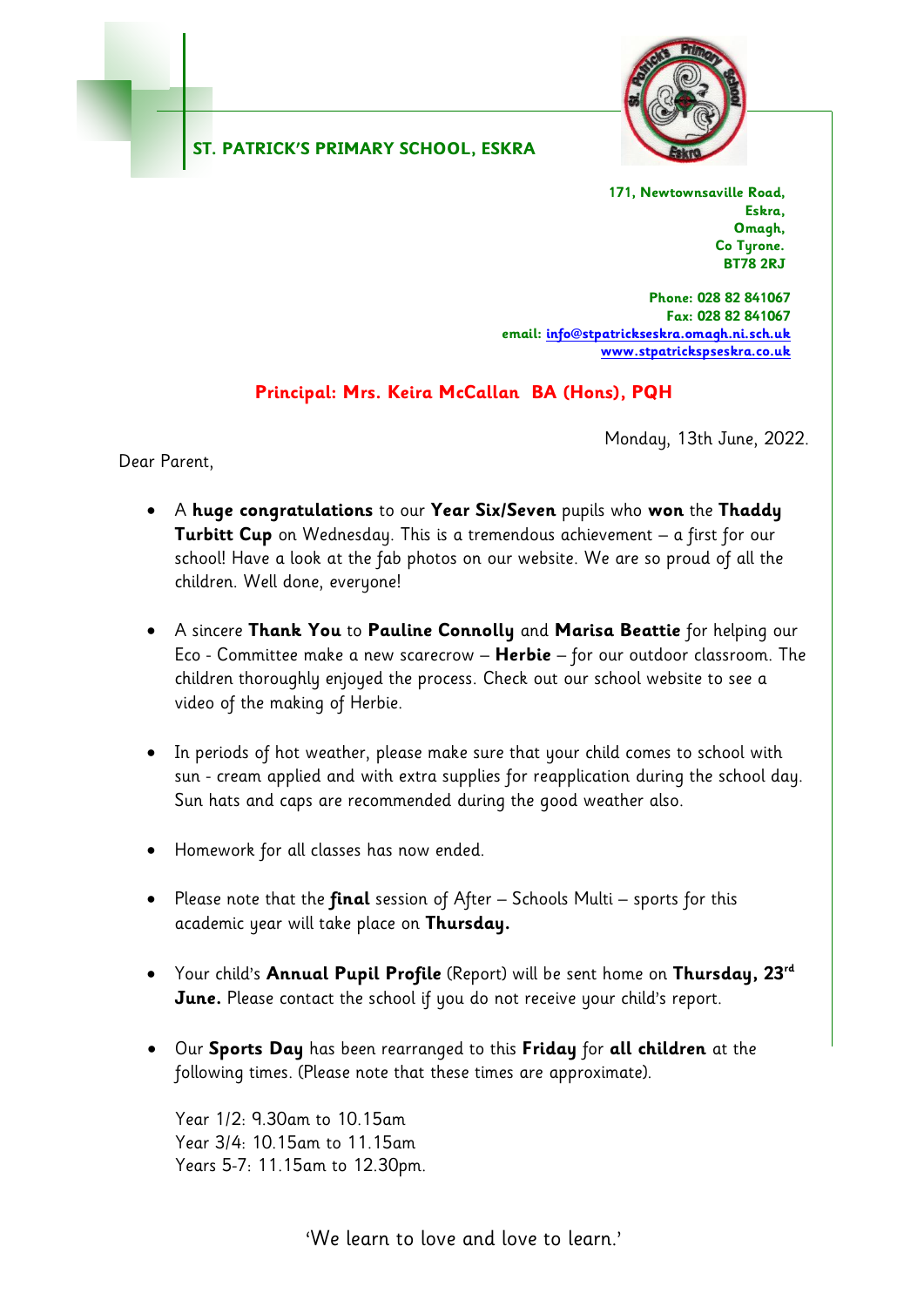Pupils are asked to wear appropriate clothing into school on Friday.

Sports Day will be held on our newly refurbished pitch. Parents are welcome to attend.

Lunch on Friday will be chips and sausages or chicken nuggets.

 Our **Achievements Assemblies** are planned for **Thursday** during school hours for pupils in **Years 1 – 6.** Staff have decided to hold the assemblies for pupils and staff only. Each teacher will share photographs of their Achievement Assembly on our school website. The **Year Seven Achievement Assembly** will take place after the **Leavers' Mass** on the evening of **22nd June**.

### **Parents of Pupils in Year Seven**:

Our **Leavers' Mass** will take place in **St. Patrick's Church, Eskra** on **Wednesday, 22nd June @ 7pm.** Pupils are not required to wear their school uniform – perhaps they could wear their Confirmation outfits. A **barbecue** for Year Seven pupils and family members attending the Leavers' Mass has been arranged. Please make your way over to the school following the Mass. If you have any special dietary requirements, please inform the school in advance.

**Cycling Proficiency** will take place for **Year Seven** pupils on **Wednesday, 15th June and Thursday, 16th June.** Mrs. Barrett will be delivering the programme during school hours.

 Please make sure that your child brings his/her bicycle to school each day and that it is in proper working order. Pupils are asked to bring a helmet too. Bicycles can be stored in school overnight, if preferred.

Year Seven have decided to go to **Portrush** for their **End of School Trip.** A letter will be issued later this week.

**Year Seven's** last day will be **Friday, 24 th June.**

#### **Parents of Pupils in Year Six:**

The following transition arrangements have now ended for this term:

- $\overline{\phantom{a} \bullet}$  Weekly completion of a test in school.
- **↓** Weekend Homework
- $\overline{\phantom{a} \bullet}$  After Schools Transition/Homework Club

#### **Please note that the arrangements above will resume in September.**

The final **Year Six Transition Class** (which takes place during school hours) will take place this week.